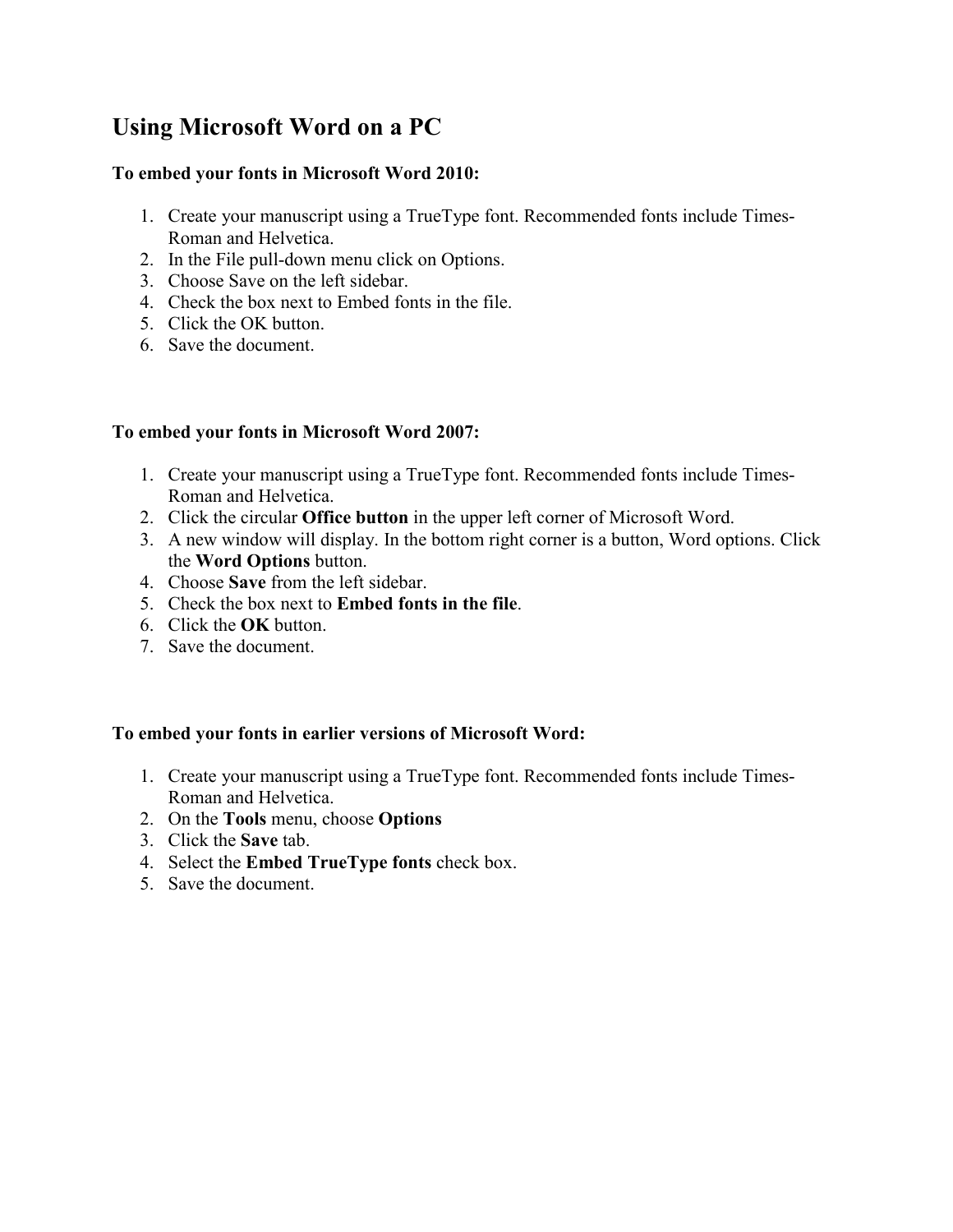## **Using Microsoft Word on a Mac**

Microsoft Word 2008 on a Mac OS X computer will automatically embed your fonts while converting your document to a PDF file.

*Please note that previous versions on Microsoft Word on a Mac are not able to embed fonts.*

Another option you might consider is using OpenOffice (which embeds fonts automatically while converting to PDF) or using a PC to embed fonts in your manuscript.